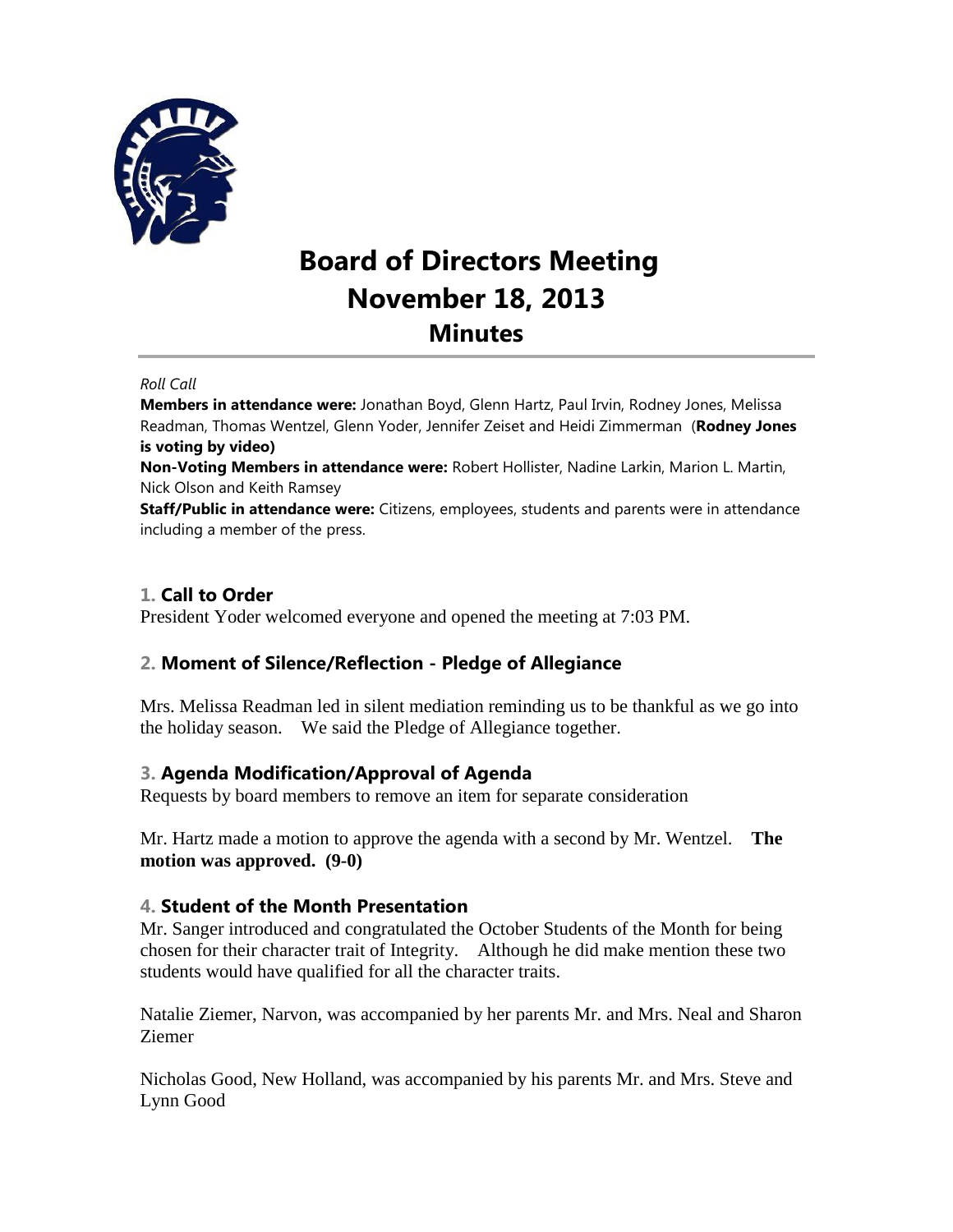Mr. Sanger also took a minute to mention this week is American Education Week and for the first time, Garden Spot is celebrating this by having about 35 parents shadowing their students. They were delighted at the number of interested parents for this very first year.

Holly Schnader, September Student of the Month, was again unable to attend the meeting due to basketball tryouts. Dr. Hollister will see she receives her award.

Dr. Hollister took a moment to thank the students for all they do to help the community and our school. He reminded them they will always be an ambassador of Garden Spot and that they should continue to make a positive difference where ever they are.

# **5. Citizens' Comments**

At this time we will invite public comment on any topic that is within the Board's jurisdiction. Please also note that the public is invited to attend our Committee Meetings where much of the discussion and deliberation of agenda topics is conducted. (Committee Meetings are held in the Community Hall at the Garden Spot Complex at 7 p.m. on the second Monday of the month.)

### Lisa Garrett, Goodville

Mrs. Garrett said she has a 5th and 8th grade student and thanked the administrators for doing a great job. She held up student information forms and said this is the 3rd time she received these forms asking for the same information - student name, address, health form, etc. She believes we have a superb tech department and cannot understand why we cannot consolidate this information into a one-time form. She also said that for every field trip, she knows she will receive another form. Mrs. Garrett was publicly asking for the district to see how this can be changed. Dr. Hollister apologized and replied we are doing our best to figure out a better solution. Your concerns are valid and we continue to work at making it better. This system was to make entering information easier, but it hasn't turned out that way yet.

### **6. Special Presentation**

### **6.1** Spartan Tributes Presentation

The Spartan Tributes are a group of students at the high school that work with the 9th graders to facilitate their transition into the high school. This presentation will provide the Board with an overview of this successful program.

Melissa Boas, High School Counselor in charge of the Spartan Tributes asked permission to come this evening to thank the board members and administrators for granting permission to send the Tributes to an overnight conference called LifeSkills this past summer. This leadership conference has greatly impacted 25 of our Garden Spot students this year and 20 students last year. The Tributes main goal is to help transition 8th graders into freshman by mentoring them, discussing school issues and teaching leadership skills. They build unity with one another and visit the 9th grade homerooms about every 10 days. They meet with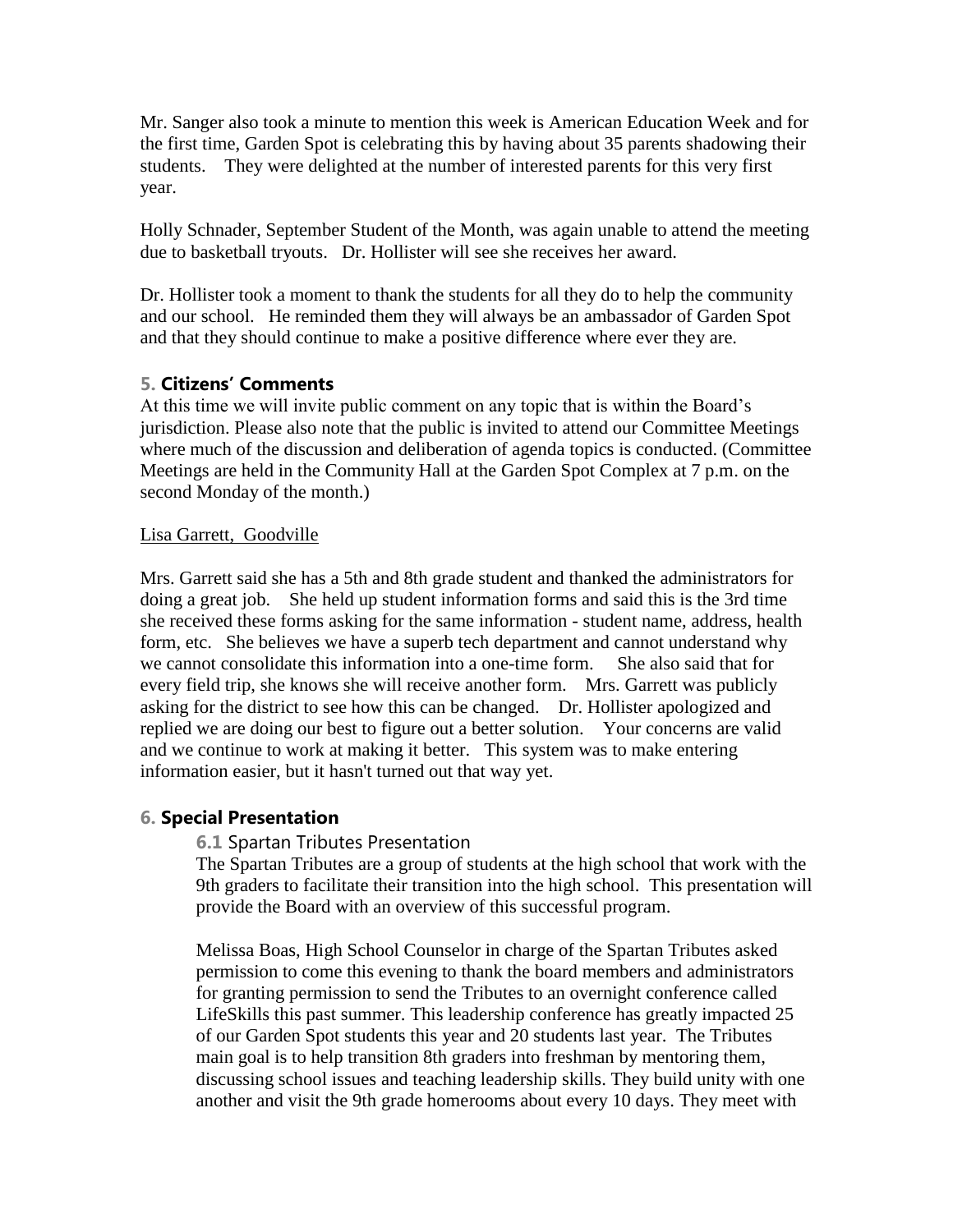English Teacher, Mr. Weidman, every day to educate themselves in greater ways. The students sharing with the board were: Devon Christman, Kobi Martin, Amy Huynh, Amalie Bartlebaugh, Nesta Petit-ton, Alison Vargas and Rebecca Davis. The Spartan Tributes explained leadership is not just creating ideas, it is building people. Mrs. Vargas, parent, commended the students and shared how valuable this program has been for her daughter and friends. They have become confident and articulate in conversation and that was not always the way it was. She highly affirmed the program.

# **7. Consent Agenda**

Items listed under the *Consent Agenda* section of our Board Meeting Agenda are considered to be routine and are acted on by the Board in one motion. There is no Board discussion of these items individually prior to the Board vote unless a member of the Board requests that a specific item be removed from the Consent Agenda. Requests to remove an item from the Consent Agenda will be accepted at agenda section 3. Agenda Modification/Approval of Agenda. (Requests to remove an item for separate consideration*).* Items Removed from the Consent Agenda will be moved to agenda section "Action Items."

Mr. Irvin made a motion to approve the Consent Agenda with a second by Mrs. Zeiset. **The motion was approved. (9-0)**

- **7.1** Approval of Minutes
- **7.2** Treasurer's Report
- **7.3** Bills Paid
- **7.4** Cafeteria Fund Treasurer's Report
- **7.5** Investments
- **7.6** Student Activity Account
- **7.7** Personnel Report
- **7.8** Approve Budgetary Transfers

**7.9** Approve Affidavit of Guardianship Application for an Elementary Student

**7.10** Approval of WarwickWare Software License Agreement

# **8. Action Items**

**8.1** Items Removed from Consent Agenda for Separate Consideration

# **9. Reports**

# **9.1 Lancaster County Tax Collection Bureau**

We met on Wednesday, November 13, 2013.

The purpose of the meeting was to adopt the 2014 Operating Budget

Details of the Budget are as follows:

1. The 2014 budget is 2.4% less than 2013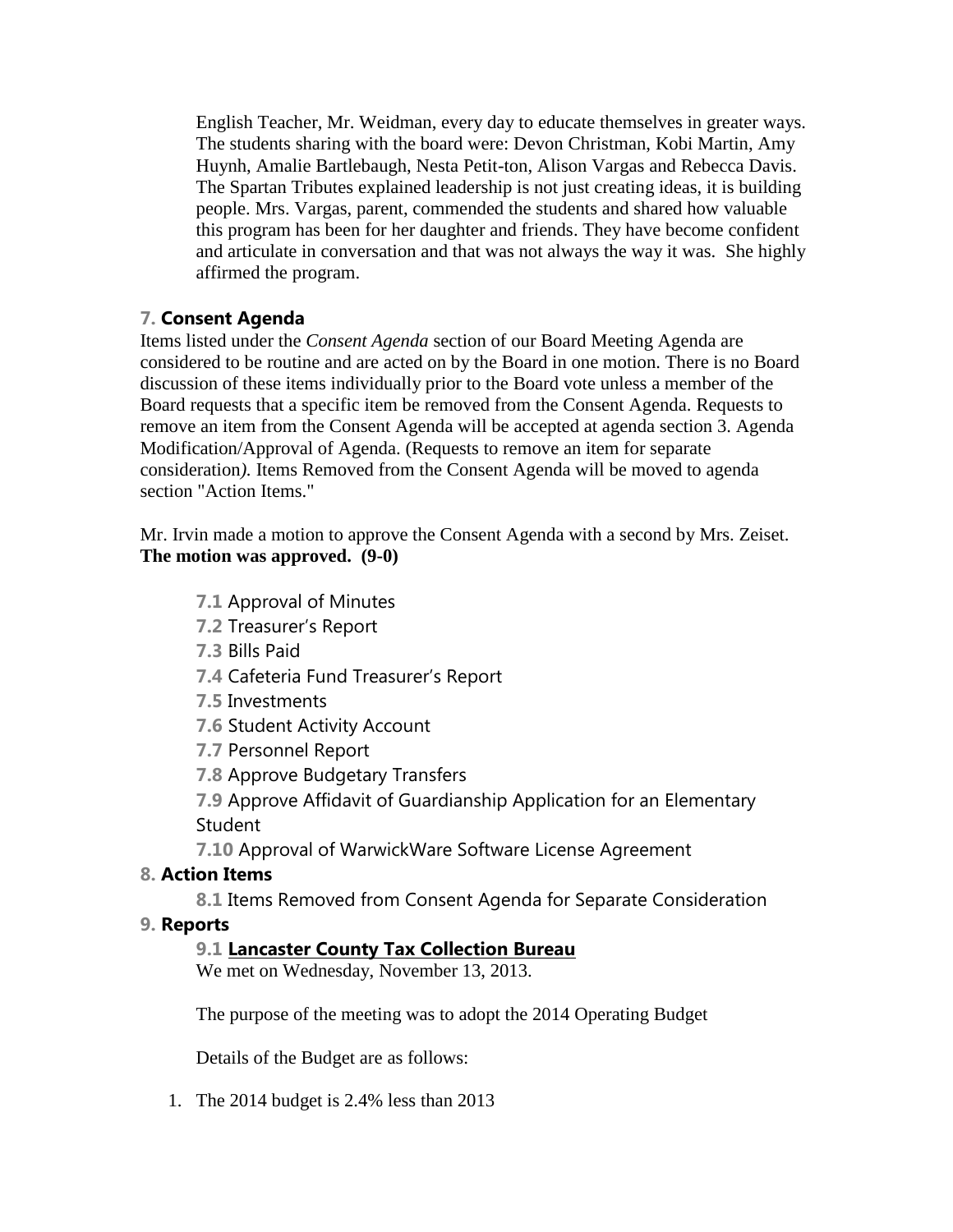2. The 2014 Collection Fee for EIT is 2.25% (2.35% - 2013) and for LST is 1.50%  $(2.50\% - 2013)$ 

### Other Business:

5 year technology plan was approved, which includes the purchase of a \$145,000 scanning system (software and hardware). This scanning system will eliminate the paper storage and will speed up processing of returns.

2013 EIT Distributions - Fee Waiver for October, November, and December 2013

Non-Filer Mailings - 5,000 letters sent out

Next meeting January 8, 2014

# **9.2 Lancaster-Lebanon IU 13**

Mr. Irvin Reported the board met at the Lebanon Office on November 13th.

- Approved \$7.2 million in disbursements
- Approved 8 Business Service Contracts; one increase in a previously approved contract with QBS, Inc.
- Approved 5 Instructional Services Contracts; one increase in a previously approved contract with Baltimore-Marriott Waterfront; and one decrease in previously approved contract with IU-20.
- Approved 3 Technology Services Contracts
- Approved 9 resignations; 2 terminations; 11 new hires; 12 changes in employment and 4 leave of absences

# **9.3 Lancaster CTC**

Mrs. Readman reported the JOC met October 24th at Brownstown.

The renovations are just about complete. Painting is being done by the students. Eight students are participating as AP interns and are out working in their fields one day a week getting paid.

A presentation was given by John Smith, Teacher of the Construction Cluster. This group has built a mini house inside as an introduction to the NOCTI Testing. At the end of the year, they tear it down to save it and to do it all over again.

The technology audit is finished and the conclusion has reported their computers are outdated. They need to seriously make a plan to update their technology. Since there is no money in the budget to change this, the plan is to try and put a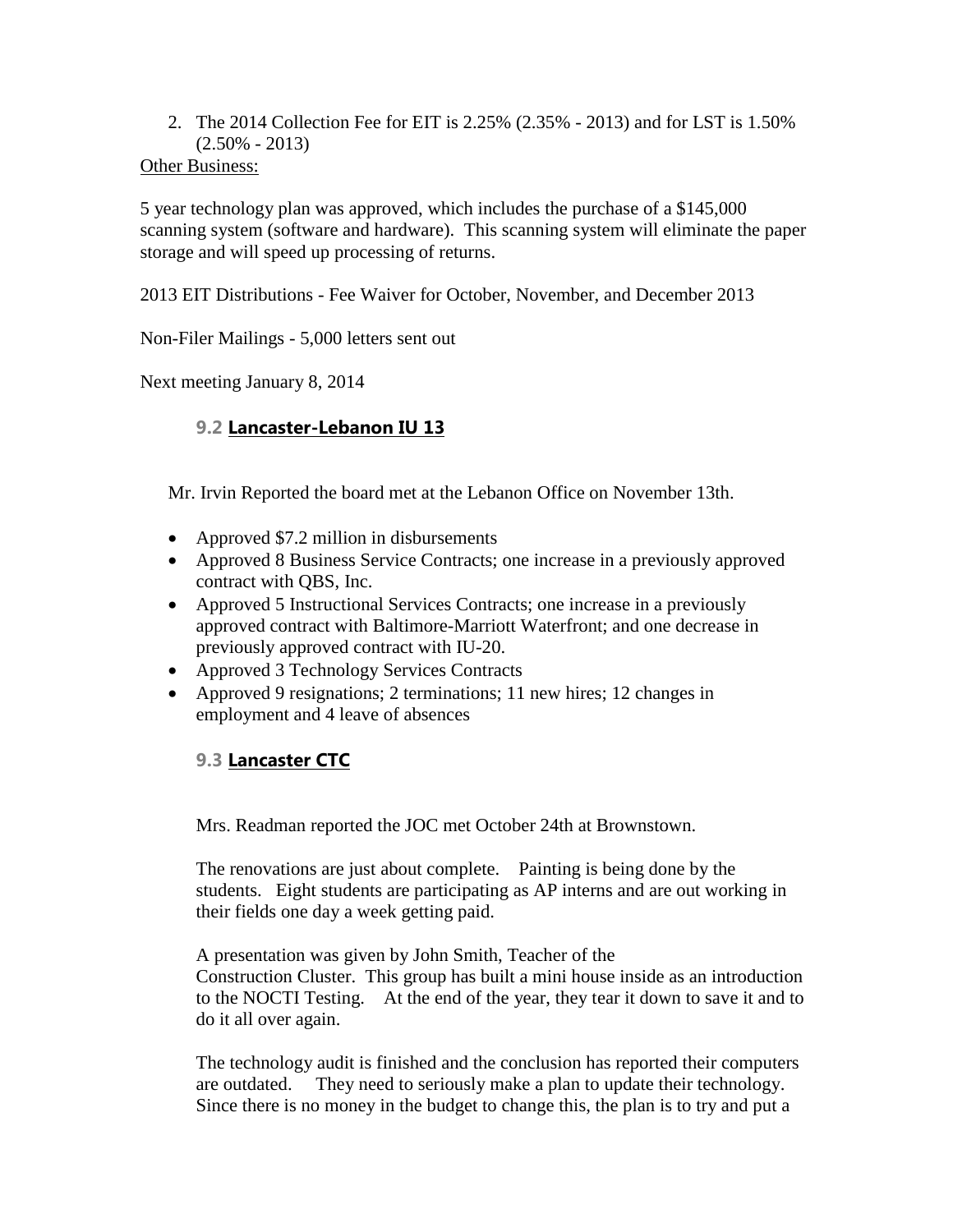line item in the new budget to develop a 4 year cycle keeping current as time goes on.

The next meeting is December 9th at Willow Street.

### **9.4 Legislative**

Mr. Wentzel highlighted two bills that are on the table:

- **HB 810** Amends the Public School Code of 1949 to require pre-employment drug screening for prospective employees.
- **SB 46** Allows for a history review for all prospective school employees to help stop sexual misconduct

There are also two targeted grants available that Mr. Wentzel wanted to be sure our school knows about. They are the School Resource Officer/Police Officer Competitive Grant and Safe School Initiatives Competitive Grant. Dr. Hollister said they are keeping their eyes on both of these.

Mr. Wentzel informed the board that Governor Tom Corbett officially announced his running again for governor and that Representative Gordon Denlinger officially announced he will be running for State Senator Mike Brubaker's position.

# **10. Superintendent's Report**

Dr. Hollister's report centered on American Education Week. Public education has had many critics and there are many things we in education need to work on, but Dr. Hollister was happy to report there is also many things the public schools are doing well. For example, the Spartan Tributes you just heard about is one of those positive educational experiences that never get measured on the school profile. New Holland Elementary is a school where all the kids are happily learning with lots of color and excitement in their building. Teachers love their kids and the kids know they are loved. Dr. Hollister said he picked New Holland because they have the most diversity and the largest percentage of free & reduced lunch students.

He then commented on the record large number of American scientists and economists that are Nobel Peace Prize Winners. This information recently published in the Wall Street Journal also stated for this year alone, native born and immigrant Americans took home 9 of the prestigious awards. Since 2000, Americans have won 21 of the 37 physics prizes, 18 of the 33 medicine prizes, 22 of the 33 chemistry prizes and an amazing 27 of the 30 economic prizes. American Education Week gives us an opportunity to see a lot of good things happening in our schools.

# **11. Announcements**

December 2nd - Next meeting will be held at the Community Hall for the Re-Organization Meeting.

December 16th - New Holland Elementary School (Dinner served by the school for the board will be at 6:00 PM)